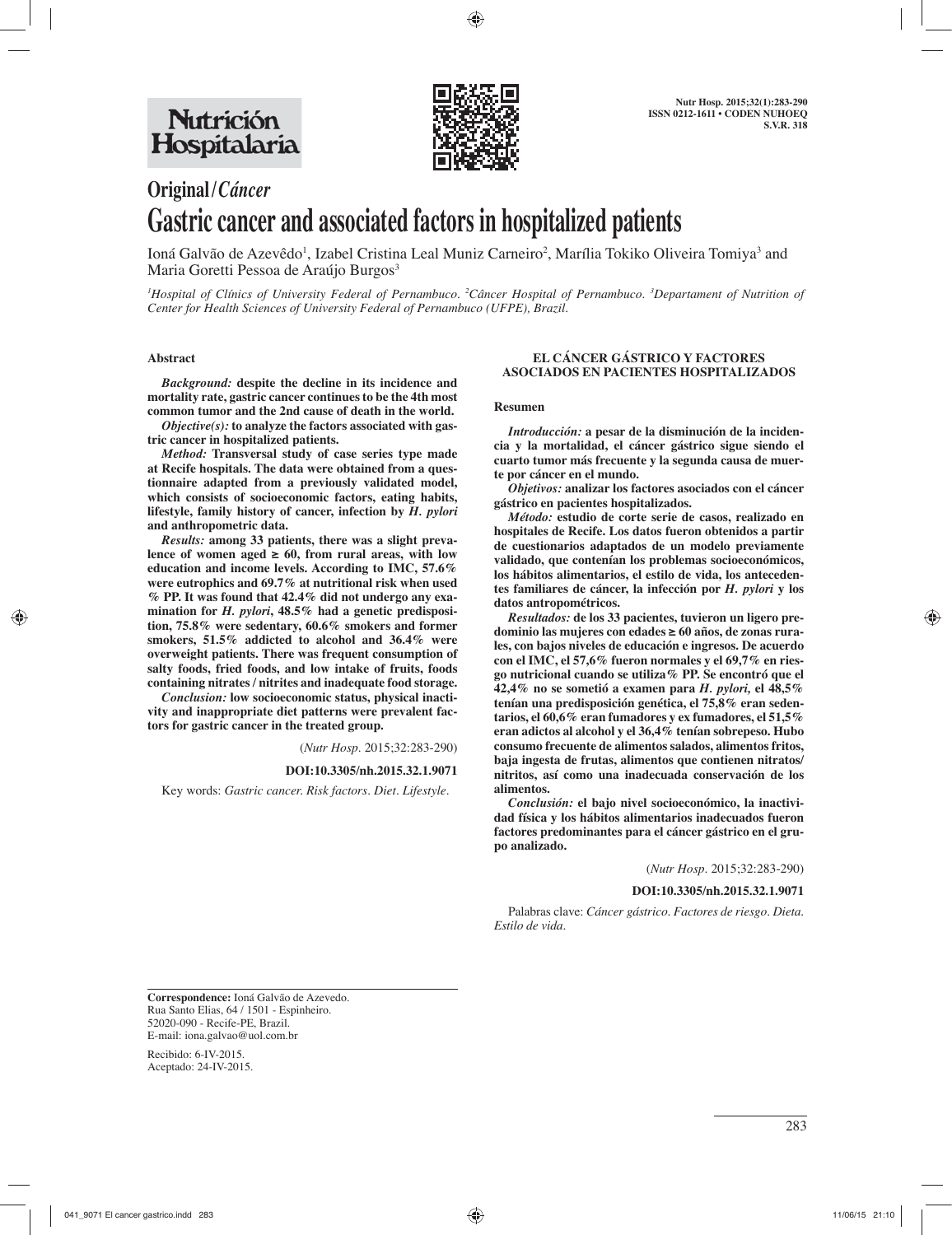# **Abbreviations**

AICR: The American Institute for Cancer Research BMI: Body Mass Index HCP: Cancer Hospital of Pernambuco HC/UFPE: hospital das Clínicas/Universidade Federal de Pernambuco WCRF:Word Cancer Research Fund

WHO:World Health Organization

# **Introduction**

The epidemiology of gastric cancer is remarkable although we have observed the decline in its incidence and mortality for several decades all over the world. This neoplasia continues to be a serious public health problem, being the fourth most common cancer and the second cause of cancer death in the world<sup>1</sup>. In 2000, stomach cancer showed an estimated number of 650 thousand dead and 880 thousand new cases every year and almost two thirds of these new cases occurred in developing countries<sup>2</sup>. In Brazil, gastric carcinoma still takes the fifth position as a cause of death and new cases of the disease in both sexes<sup>3</sup>.

The neopalsia of stomach is a multifactorial disease; the main risk factors associated with gastric carcinogenesis are the inadequate diets, that is, the low consumption of fresh fruits and vegetables, the overconsumption of sodium chloride, nitrates and nitrites (in processed meat and smoked foods), and fried foods, as well as the inadequate food storage, alcohol intake, tobacco use, infection by *H. pylori* and genetic predisposition<sup>4-6</sup>.

By facing the information data, the identification of these factors is important to plan preventive health measures to reduce the development of this pathology. Therefore, this study had as an objective to analyze the factors associated with gastric cancer in hospitalized patients.

## **Methods**

Transversal study of case series type made with hospitalized patients at General Surgery Clinic at "*Hospital das Clínicas"* (HC/UFPE) and "Cancer Hospital of Pernambuco" (HCP) from March to September 2009. The criteria for inclusion were: patients oriented or patients accompanied by people oriented, with a diagnosis of gastric cancer confirmed by biopsy, both sexes at the age of  $\geq$  20. The patients without a diagnosis defined by histopathology, aged below 20, pregnant women, nursing mothers, bedridden, edemaciated, disabled and terminally ill ones were excluded from the study.

The study was previously approved by the Ethics Committee on Research involving people of UFPE Health Science Center and the Ethics and Research

Committee on Human Beings of "Sociedade *Pernambucana de Combate ao Cancer"* at HCP, according to the normative resolution number 196/96 of the National Health Council , registration 11/2009 and 45/2009 respectively. All the patients of the study signed the informed consent and the research in human beings.

To obtain data we used a structured questionnaire adapted to the one validated by Teixeira & Nogueira6 , which had socioeconomic factors, eating habits, lifestyle, family history, infection *by H. pylori*, level of education and anthropometric data. The presence of infection by *H. pylori* was confirmed by histopathology attached to prontuaries.

With regard to diet data, it was verified weekly frequency (never, rarely, <3times/week, ≥ 3times/week, daily) of food consumption potentially carcinogenic and protective of gastric mucosa. Those potentially carcinogenic ones were classified into 3 groups:

Group 1 - Foods containing nitrates / nitrites (processed meat / canned food, sausage/spicy sausage / salami/ham), Group 2 - Foods with high sodium quantity (jerked meat / dried and salt meat, codfish, readymade seasonings and food mixtures such as broths, soups and readymade sauces) and Group 3 – Foods with high fat quantity (fried foods, coconut milk / whipped cream, lard). The investigated foods considered protective were fruits (orange, lemon, cashew, guava, papaya, and mango) and vegetables (carrots, pumpkins, tomatoes, collard greens, cabbage. Regarding the food conservation, it was verified if patients always had a refrigerator and how long they had used it. It was also questioned the preference for salty foods and adding salt to readymade meals.

As to lifestyle, tabagism was categorized as nonsmokers, former smokers and smokers. It was analyzed the intake of alcohol, the kind of beverage (distillates, beer and wine) and the daily amount (1 to 2 shots / day, <1 shot / day, > 2 shots / day). It was also observed the physical activity in accordance with the recommendation of the Word Cancer Research Fund (WCRF) and The American Institute for Cancer Research  $(AICR)^3$ .

The level of education was classified as illiterate, 1 elementary school not finished, 1 elementary school finished, 2 high school not finished, 2 high school finished, college and degree not finished, college and degree finished. The Income was divided into <3 minimum wages, 3 to 6 minimum wages, 6 to 10 minimum wages, >10 minimum wages and not mention. The place of residence was categorized into rural and urban ones.

In anthropometry, were measured height and weight, resulting in the Body Mass Index (BMI). To classify the nutritional status, it was used the WHO (World Health Organization) recommendation<sup>7</sup> for adults  $( $60$  years)$  and Lipschitz<sup>8</sup> for the elderly. Besides, it was evaluated the weight loss percentage (% PP), which compares the involuntary weight loss in a certain period of time, using the formula: Weight Loss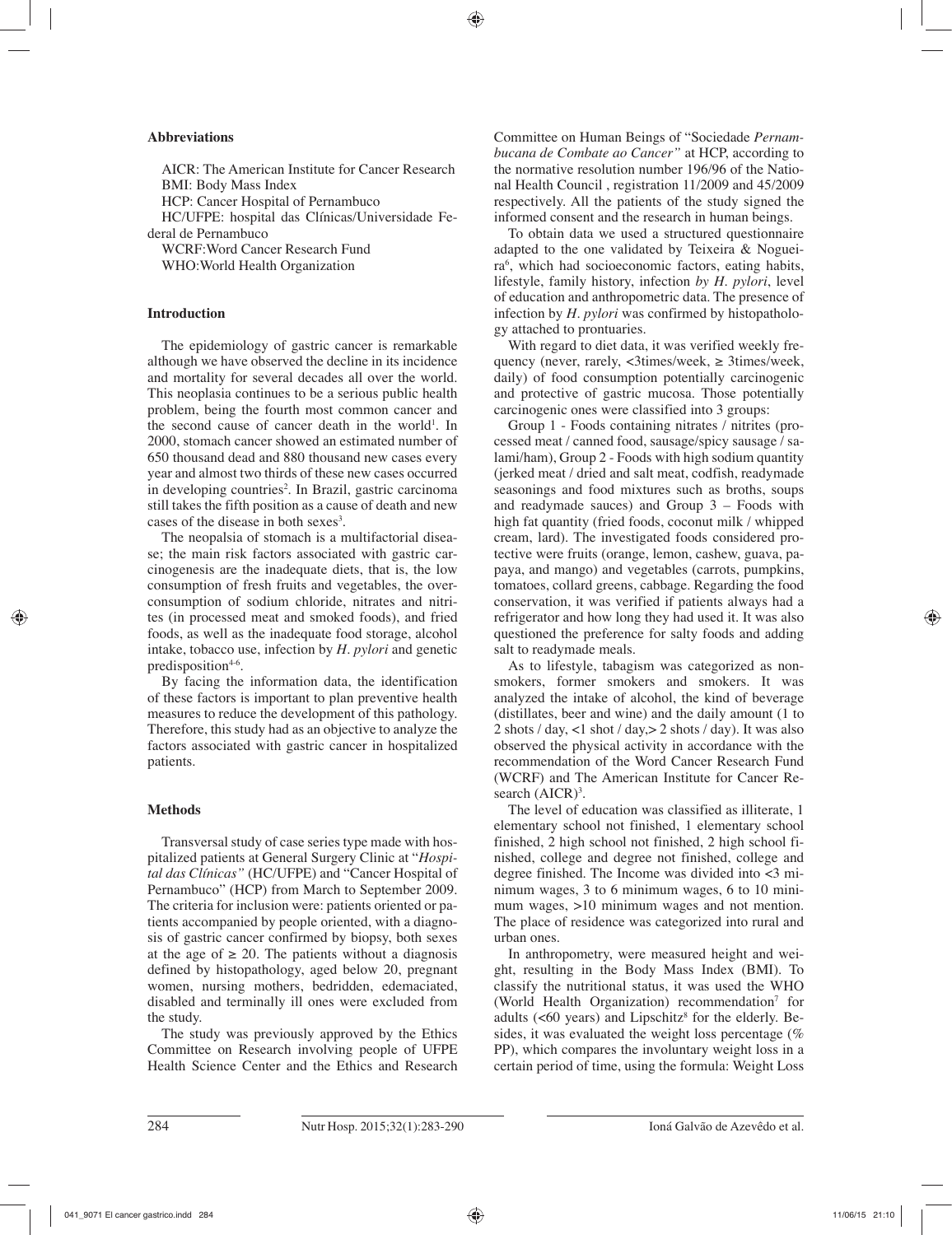(%) = (usual weight - current weight) x  $100 \div$  usual weight, and adopted the classification of nutritional status proposed by Blackburn and Bristian<sup>9</sup>. Patients were weighed by using a *Filizola* scale ®, with the capacity of 150 kg and divisions of 0.1 kg and height was measured with an anthropometer made of aluminum attached to the scale. All data described were collected by the researcher, until 48 hours after the hospital admission, in order to standardize the data collection.

Descriptive and inferential statistics techniques were used in the data analysis. The descriptive statistics techniques consisted of the obtainment of the statistics average and standard deviation and absolute and percentage distributions. As a technique of inferential statistics, it was used the Chi-square test for homogeneity (equality) of proportions.

The database was developed in EXCEL and the statistics calculations were performed with SPSS (Statistical Package for Social Sciences, Chicago, IL, USA) version 15. The level of significance was set by *p* <0.05.

# **Results**

The sample was made up of 33 patients, with an average age of  $59.5 \pm 14.8$  years, varying from 35 to 89, but 54.5% were 60 years or over. Regarding gender, 54.5% were female. As to origin, 63.6% were from the rural zone, predominantly illiterate ones, with the elementary school not finished and income inferior to 3 minimum wages, working mostly in agriculture (Table I).

The anthropometric evaluation found that more than half of patients were well nourished at admission, although the nutritional risk is high when using the% PP (Table II).

It was found that, in 33 patients with gastric cancer, 11 (33%) were infected by the *H. pylori* bacterium, 8 (24.2%) had a negative test result and 14 (42.4%) were not submitted to the search for the *H. pylori* bacterium, with no significant difference  $(p = 0.441)$ .

As to the family history, 16 (48.5%) had history of cancer in the family, 8 (24.2%) denied and 9 (27.3%)

| <b>Table I</b><br>Patient Socioeconomic Features with Gastric Cancer |                                           |                |      |  |
|----------------------------------------------------------------------|-------------------------------------------|----------------|------|--|
| Variaties                                                            |                                           | $\,n$          | $\%$ |  |
| <b>Sex</b>                                                           | Male                                      | 15             | 45,5 |  |
|                                                                      | Female                                    | 18             | 54,5 |  |
| Age                                                                  | $\leq 45$                                 | 8              | 24.2 |  |
|                                                                      | 46 to 59                                  | 7              | 21.2 |  |
|                                                                      | $\geq 60$                                 | 18             | 54.5 |  |
| Origin                                                               | Rural                                     | 21             | 63,6 |  |
|                                                                      | Urban                                     | 12             | 36,4 |  |
| Income                                                               | < 3 minimal wages                         | 28             | 84,8 |  |
|                                                                      | 3 to 6 minimal wages                      | 4              | 12,1 |  |
|                                                                      | $> 6$ minimal wages                       | 1              | 3,0  |  |
| Education                                                            | Illiterate to Primary School not finished | 27             | 81,8 |  |
|                                                                      | Primary School and High School            | 5              | 15,2 |  |
|                                                                      | Higher Education (finished)               | 1              | 3,0  |  |
| Occupation                                                           | Grower                                    | 19             | 57,6 |  |
|                                                                      | Housewife                                 | $\overline{4}$ | 12,1 |  |
|                                                                      | Driver                                    | 2              | 6,1  |  |
|                                                                      | Dress msker                               | 2              | 6,1  |  |
|                                                                      | Marketer                                  | 1              | 3,0  |  |
|                                                                      | Carpinter                                 | 1              | 3,0  |  |
|                                                                      | Worker                                    | 1              | 3,0  |  |
|                                                                      | Coach fixer                               | 1              | 3,0  |  |
|                                                                      | General Assistant                         | 1              | 3,0  |  |
|                                                                      | Freelance                                 | 1              | 3,0  |  |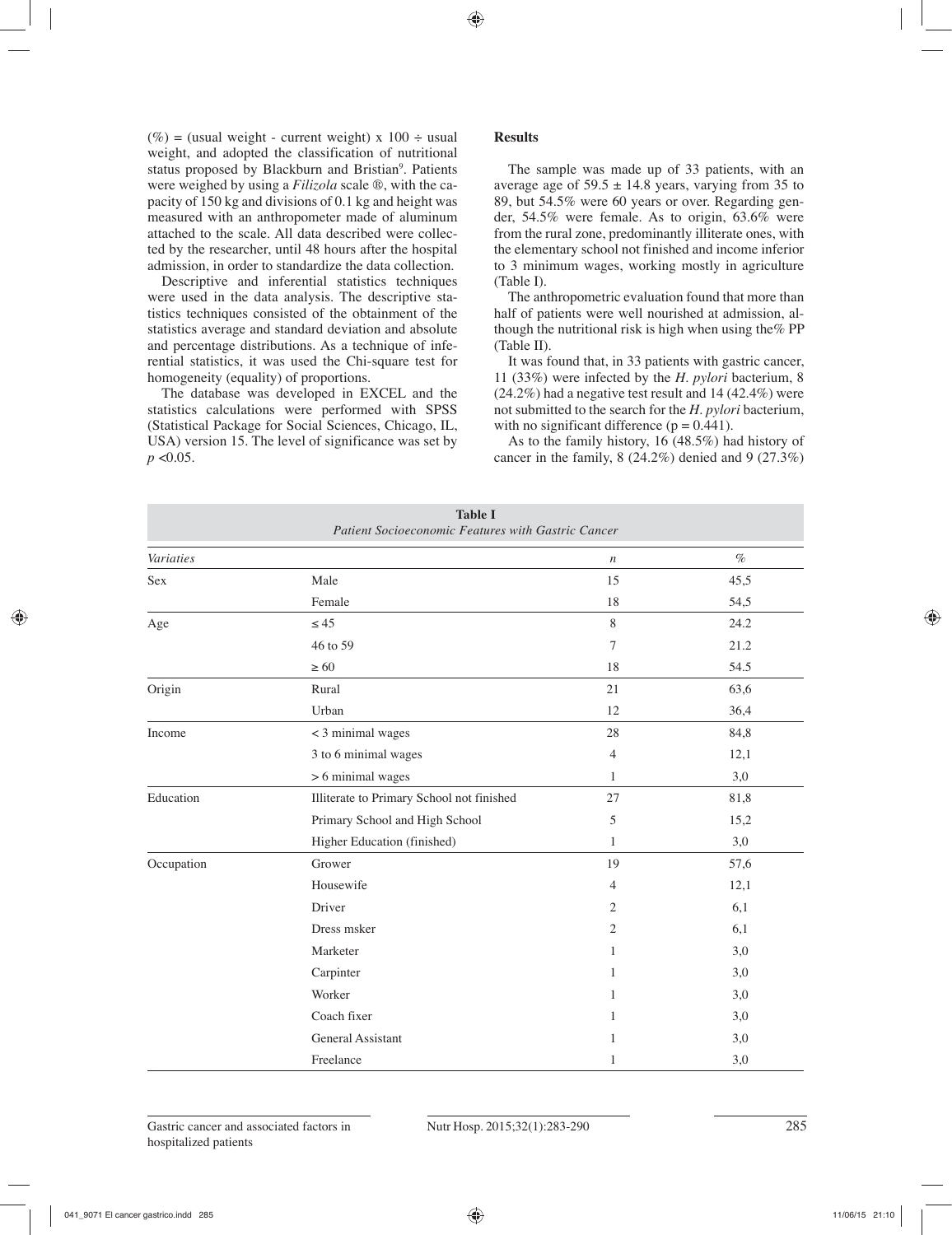| <b>Nutritional State</b> |                         | N  | $\%$ | Valor de p  |
|--------------------------|-------------------------|----|------|-------------|
|                          | Underweight             | 9  | 27,3 |             |
| Body Mass Index Now      | Nourishment             | 19 | 57,6 | $p = 0.073$ |
|                          | Overweight              | 5  | 15,2 |             |
|                          | Without Weight loss     | 10 | 30,3 |             |
| % Weight loss            | Significant weight loss | 9  | 27,3 | $p = 0,529$ |
|                          | Serious weigh loss      | 14 | 42,4 |             |

**Table II** 

Chi-square test for homogeneity (equality) of proportions.

did not know how to refer to it, without any significant difference ( $p = 0.178$ ).

In the lifestyle analysis (Table III), it was observed a predominance of a sedentary lifestyle. Tabagism was 60.6% (smokers and former smokers) and as to the alcohol intake, it was found that 51.5% were etilists. It was identified that 21.2% of the sample drank only distillates, 12.1% drank beer, 12.1% drank both distillates and beer, 6.1% drank distillates, beer and wine. The most drunk distillate one was the sugar cane brandy. Regarding the quantity, in 17 patients who had the habit of drinking, 11 drank 1 to 2 shots / day and 6, more than 2 shots / day. Overweight patient was present in 36.4% of the total sample, before the diagnosis, using the normal BMI.

Table IV shows the weekly frequency of food consumption considered of risk and those protective of the gastric mucosa. Among the potentially carcinogenic

| <b>Table III</b><br>Lifestyle Evaluation of Patients with gastric cancer |                  |       |             |  |  |  |
|--------------------------------------------------------------------------|------------------|-------|-------------|--|--|--|
|                                                                          |                  | Total |             |  |  |  |
| Llife style                                                              | $\boldsymbol{n}$ | $\%$  | Value of p  |  |  |  |
| Physical Activity                                                        |                  |       |             |  |  |  |
| Yes                                                                      | 8                | 24,2  | $p = 0,005$ |  |  |  |
| N <sub>0</sub>                                                           | 25               | 75,8  |             |  |  |  |
| Smoking                                                                  |                  |       |             |  |  |  |
| Smokers                                                                  | 13               | 39,4  |             |  |  |  |
| Former Smokers                                                           | 7                | 21,2  | $p = 0,336$ |  |  |  |
| Non-smokers                                                              | 13               | 39,4  |             |  |  |  |
| Etilism                                                                  |                  |       |             |  |  |  |
| Yes                                                                      | 17               | 51,5  | $p = 0,862$ |  |  |  |
| N <sub>0</sub>                                                           | 16               | 48,5  |             |  |  |  |
| Obesity                                                                  |                  |       |             |  |  |  |
| Yes                                                                      | 12               | 36,4  | $p = 0,117$ |  |  |  |
| N <sub>0</sub>                                                           | 21               | 63,6  |             |  |  |  |

Chi-square test for homogeneity (equality) of proportions.

ones, we found higher consumption of jerked meat, dried and salt meat, readymade seasonings and fries when daily used. Regarding the protective foods, we found that vegetables were the most consumed ones. These ones showed the highest percentage when the use rare or <3 times / week are indicated.

We observed a preference for salty foods, but the habit of adding salt at meals was not a prevalent factor (Table V).

As to food storage, in 33 patients, only 5 (15.2%) always had access to frozen food, and 28 (84.8%) did not always have the refrigerator, with a significant difference ( $p \le 0.001$ ). From these ones, 4 (12.2%) have got a refrigerator until the time of the study and 24  $(72.7%)$  already had the appliance (p <0.001), with time of use from 5 to 49 years and an average of 22.4  $\pm$  17.0 years.

## **Discussion**

Over the past 25 years, one has studied the relationship between stomach cancer and nutrition<sup>10</sup>. The determination of risk factors in the etiology of this disease in hospitals in the northeastern region of Brazil has got importance due to the deficiency of regional studies.

According to Kelley et al.<sup>11</sup>, gastric cancer increases progressively with age. The majority of cases is presented between the ages of 50 and 70, and with people under 30 years is very rare. In a study by Strumylaité et al.<sup>12</sup>, the prevalent age group was  $\geq 65$  years in 50.66%, similar to this study.

Regarding gender, the incidence of this neoplasia is about two times higher among men than women<sup>1</sup>. Studies confirm the predominance of man, although this issue shows a greater presence of women<sup>13</sup>. This probably might have occurred due to the greater demand of this northeastern region group for health services and also the number of the samples.

According to Roder<sup>5</sup>, the rates of stomach cancer are generally higher in lower socioeconomic groups. By analyzing the different levels of education, place and income, it was observed that the majority of them were less-favored people, that is, with low level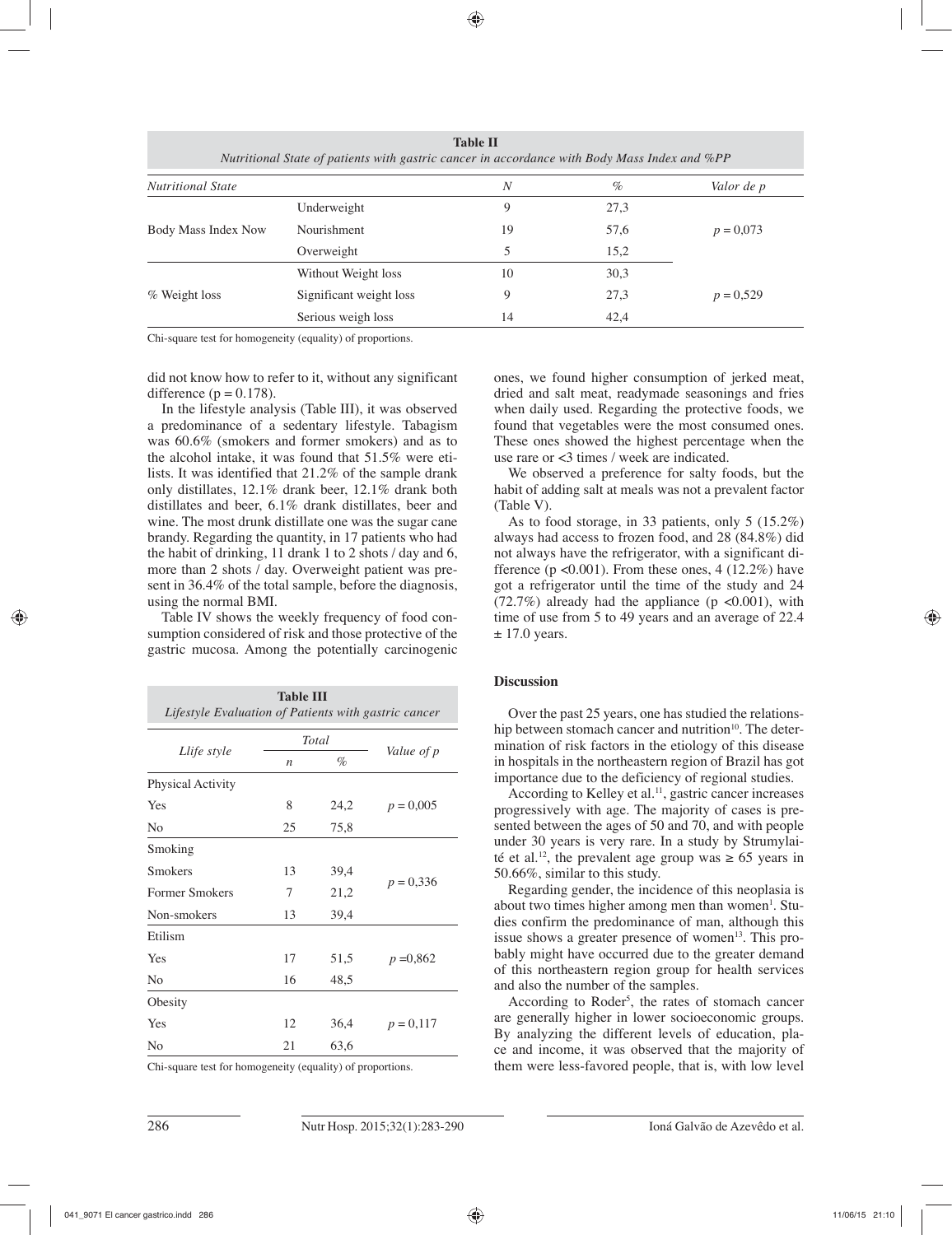|                                                                    |                  | Never |                  | Rarely |                  | $<$ 3 time        |                  | $\geq$ 3 times |                | Daily |  |
|--------------------------------------------------------------------|------------------|-------|------------------|--------|------------------|-------------------|------------------|----------------|----------------|-------|--|
| Foods considered risky                                             | $\boldsymbol{n}$ | $\%$  | $\boldsymbol{n}$ | $\%$   | $\boldsymbol{n}$ | $\%$              | $\boldsymbol{n}$ | $\%$           | $\,$           | $\%$  |  |
| Group 1 - Nitrates and nitrites                                    |                  |       |                  |        |                  |                   |                  |                |                |       |  |
| Processed meats / Canned products                                  | 11               | 33.3  | 13               | 39.4   | $\,$ 8 $\,$      | 24.2              | $\mathbf{1}$     | 3.0            |                |       |  |
| Hotdog / Sausage                                                   | 9                | 27.3  | 9                | 27.3   | 10               | 30.3              | 4                | 12.1           | 1              | 3.0   |  |
| Bologna / Ham                                                      | 6                | 18.2  | 7                | 21.2   | 14               | 42.4              | 6                | 18.2           |                |       |  |
| Group 2 - High Na content                                          |                  |       |                  |        |                  |                   |                  |                |                |       |  |
| Heavily salted beef / Beef jerky                                   |                  |       | 3                | 9.1    | $\overline{9}$   | 27.3              | 8                | 24.2           | 13             | 39.4  |  |
| Cod                                                                | 6                | 18.2  | 21               | 63.6   | 5                | 15.2              | 1                | 3.0            | $\overline{a}$ |       |  |
| Processed spices (industrialized bouillon cubes, soups and sauces) | 10               | 30.3  | 8                | 24.2   | $\mathfrak{2}$   | 6.1               | 1                | 3.0            | 12             | 36.4  |  |
| Group 3 - High fat content                                         |                  |       |                  |        |                  |                   |                  |                |                |       |  |
| Fried foods                                                        |                  |       | 4                | 12.1   | 6                | 18.2              | 9                | 27.3           | 14             | 42.4  |  |
| Coconut milk / Heavy cream                                         | 6                | 18.2  | 17               | 51.5   | 10               | 30.3              |                  |                |                |       |  |
| Lard                                                               | 25               | 75.8  | 7                | 21.2   | $\blacksquare$   | $\qquad \qquad -$ |                  |                | 1              | 3.0   |  |
| Foods considered protectors                                        |                  |       |                  |        |                  |                   |                  |                |                |       |  |
| Fruits                                                             |                  |       |                  |        |                  |                   |                  |                |                |       |  |
| Orange                                                             | 1                | 3.0   | 7                | 21.2   | 12               | 36.4              | 5                | 15.2           | 8              | 24.2  |  |
| Lime                                                               | 10               | 30.3  | 13               | 39.4   | 6                | 18.2              | 3                | 9.1            | 1              | 3.0   |  |
| Cashew apple                                                       | 5                | 15.2  | 16               | 48.5   | 7                | 21.2              | 3                | 9.1            | 2              | 6.1   |  |
| Guava                                                              | 1                | 3.0   | 17               | 51.5   | 6                | 18.2              | 5                | 15.2           | $\overline{4}$ | 12.1  |  |
| Papaya                                                             | 1                | 3.0   | 14               | 42.4   | 8                | 24.2              | 5                | 15.2           | 5              | 15.2  |  |
| Mango                                                              | 3                | 9.1   | 15               | 45.5   | 8                | 24.2              | 5                | 15.2           | 2              | 6.1   |  |
| Vegetables                                                         |                  |       |                  |        |                  |                   |                  |                |                |       |  |
| Carrot                                                             | 4                | 12.1  | 5                | 15.2   | $\tau$           | 21.2              | 9                | 27.3           | 8              | 24.2  |  |
| Pumpkin                                                            | 1                | 3.0   | 4                | 12.1   | 7                | 21.2              | 9                | 27.3           | 12             | 36.4  |  |
| Tomato                                                             | 1                | 3.0   | 5                | 15.2   | 5                | 15.2              | 12               | 36.4           | 10             | 30.3  |  |
| Kale                                                               | 7                | 21.2  | 14               | 42.4   | 8                | 24.2              | 2                | 6.1            | 2              | 6.1   |  |
| Cabbage                                                            | 9                | 27.3  | 13               | 39.4   | 7                | 21.2              | 2                | 6.1            | 2              | 6.1   |  |

**Table IV**  *Weekly frequency of consumption of foods considered risk or protection factors of the gastric mucosa of hospitalized patients*

of education, rural residents and with incomes below three minimum wages, confirming the results found by Magalhães et al.<sup>10</sup> and Nishimoto et al.<sup>14</sup>.

In terms of occupation, agriculture was the most commonly found activity in this study. A case-control study with farm workers in California showed an link of stomach cancer to the use of herbicides and insecticides<sup>15</sup>. It is assumed that these professionals are more exposed, since in agricultural operations, it may occur inhalation and ingestion of these substances during its handling and application, although in this study the use of these products has not been searched.

According to Magalhães et al.<sup>10</sup>, people who have digestive system cancer often report loss of weight in a short period of time, feeding difficulties, local pain, nausea, vomiting, flatulence and a sensation of early

|                                    | <b>Table V</b><br>Salt intake of patients with stomach cancer |      |                 |
|------------------------------------|---------------------------------------------------------------|------|-----------------|
|                                    | Total                                                         |      |                 |
| Variable                           | $\boldsymbol{n}$                                              | $\%$ | <i>p</i> -value |
| Use of salty foods                 |                                                               |      |                 |
| Yes                                | 24                                                            | 72.7 | $p = 0.009$     |
| No                                 | 9                                                             | 27.3 |                 |
| Addition of salt to prepared meals |                                                               |      |                 |
| Yes                                | 15                                                            | 45.5 | $p = 0.003$     |
| No                                 | 16                                                            | 48.5 |                 |
| Sometimes                          | 2                                                             | 6.1  |                 |

Chi-square equality test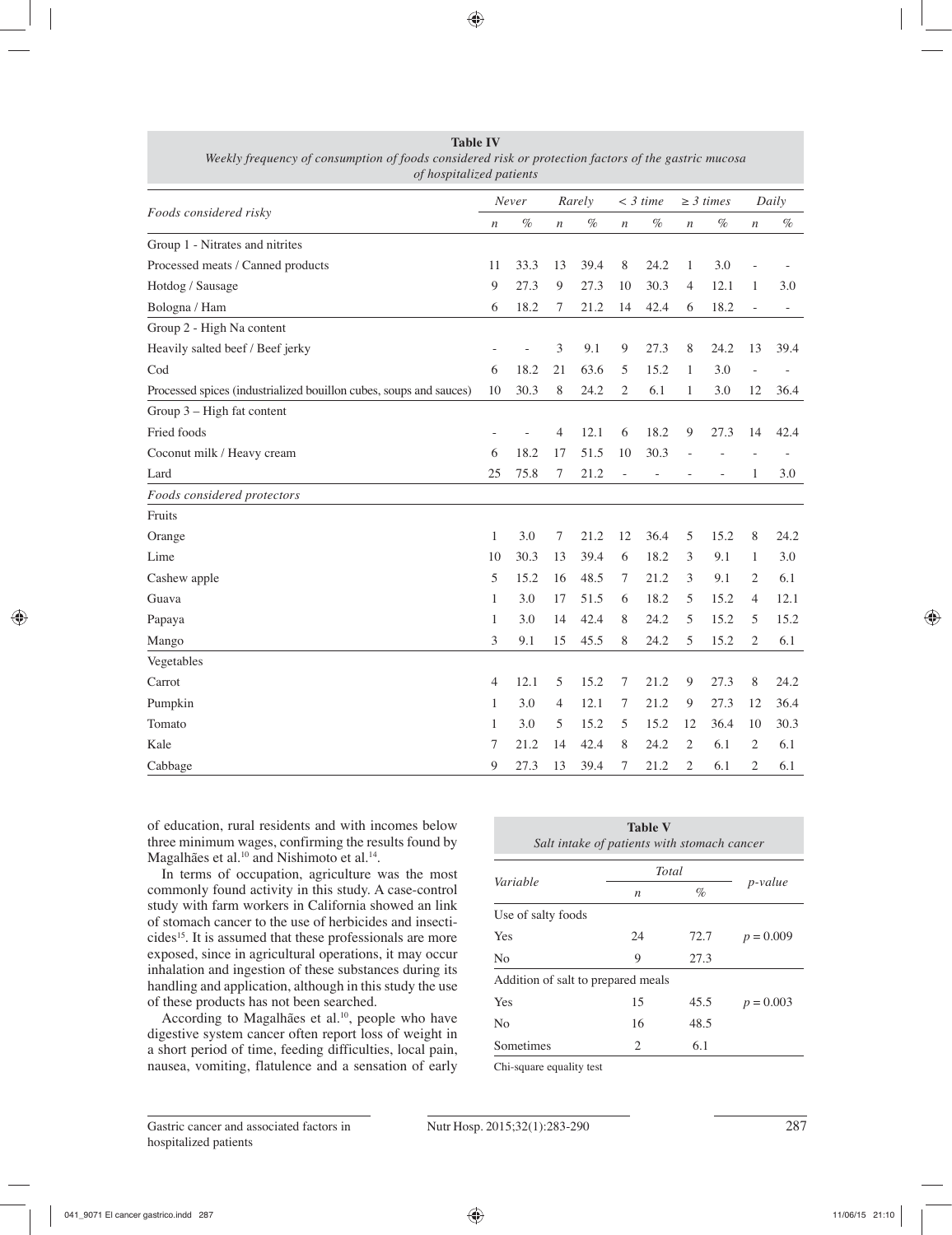fullness that contribute to the worsening of the disease, make the proposed treatments difficulty and lead to the worst prognosis. When we analyze the nutrition current status of the patients, we found that more than half were eutrophic ones at the admission, although the nutritional risk is high when using the %WL, similar to López et al  $(2013)^{16}$ . However, it is known that BMI reflects the total body mass and it is of limited value, for example, in people with edema. The patient with cancer may have increased inflammatory mediators such as cytokines. This situation can not only cause the decrease of the body cell mass, but also the expansion of another part, as the extracellular fluid<sup>17</sup>. Thus, the body weight and, therefore, the BMI may be normal, despite the decrease of the body cell mass due to hypermetabolism and the protein degradation increase17. This way, the patient may present the current BMI value, still in the mortality rate or even above the regular average, despite the significant weight loss in relation to his body weight before. This suggests that these patients are also malnourished. Due to the lack of data in the records on the nutritional status of patients with stomach cancer in the pre-operatory phase, there was no position to compare with other studies.

Another important factor in the gastric etiopathogenesis would be the infection *by H. pylori*. In 1994, the International Agency for Research on Cancer defines this bacterium as carcinogenic in humans<sup>18</sup>. This microorganism predisposes the mucosa of the stomach to gastritis, which may evolve through metaplastic and dysplastic to the cancer development<sup>4</sup>. In the people studied, it was found a high percentage of patients who underwent the study for the bacterium *H. pylori*, although no significant difference occurred. This may reflect some access difficulty to health and deficiencies in the public service. A prospective study in China showed that a group of patients with precancerous lesions after the treatment of Helicobacter pylori eradication, no patient developed gastric cancer during the follow-up of 7.5 years compared with those who received placebo  $(p = 0.02)^{19}$ .

The genetic susceptibility to cancer is very evidenciated, a fact that was seen in this study in almost half of the group, but there was no significant statistical difference. Data of Bakir et al.<sup>20</sup>, found a risk of 3.35 times bigger for gastric cancer in patients with family history of the disease or other body organs with  $p \le 0.01$ . This fact is justified, probably by the size of the sample and the low socioeconomic status of patients.

In the majority of the samples, the sedentary life was present. A cohort study by Sjödahl et al.<sup>21</sup> showed that physical activity has a protective effect against stomach cancer. Almeida et al  $(2013)^{22}$  also found that usual and current physical activity were very low (77 and 94%, respectively) in cancer patients. The practice of physical activity has shown to be protective in various neoplasias, but the small number of studies on the relationship between physical activity and risk of gastric cancer has blocked up any conclusion<sup>23</sup>. Therefore, it is important to encourage physical activity by health professionals as a way of preventing this and other diseases.

There are enough evidences that the smoking habit increases the risk of gastric cancer. It increases with the smoking hours and the number of cigarettes smoked, and it decreases with abstinence<sup>24</sup>. In this study it was verified that more than half of patients had smoked or were still smoking, but no statistical difference. These results were against several studies<sup>10,14</sup>. It was assumed that the number of the sample was not representative.

Etilism was another risk factor investigated where it was observed that just over half of the sample drank alcoholic beverages; however the results were not statistically significant, similar results to Nishimoto et al.<sup>14</sup>. On the other hand, other studies showed that alcohol increased the risk of gastric cancer<sup>10,25</sup>. Up to now, the causal role of alcohol in carcinogenesis has not been established, being necessary more research.

Considering that the prevalence of obesity in society has increased a lot, and that there is a link between overweight people, cancer incidence and general mortality<sup>26</sup>, the epidemiological findings on the relationship between body mass index and risk of gastric cancer have been inconsistent<sup>27</sup>. Overweight patient was identified, part in the sample, before the disease. But this index was reduced after the diagnosis. A study by Magalhaes et al.<sup>10</sup> refers to the same finding. However, it does not measure the results.

As to dietetic factors, according to Martins et al.<sup>28</sup> a diet rich in nitrate can be associated with stomach cancer. Nitrate is reduced to nitrite, which produces nitrosant agents, which will react together with the secondary amines derived from the diet to form nitrosamines, which are powerful carcinogens. The nitrates and nitrites food group presented a less frequent consumption. In this study, most of them would fit the category never or rarely. Only the salami and ham were cited as consumed <3times/week. On the other hand, data of Hernandez-Ramirez et al.<sup>29</sup> showed that a high nitrate and nitrite intake from animal origin doubled the GC risk. The less usual consumption of these foods probably might have been attributed to the low purchasing power and the small number of sample.

The Intersalt study showed that the gastric cancer prevalence tends to be higher in populations where salt intake is high<sup>30</sup>. It was observed the preference for salty foods in more than half of the group analyzed and the practice of adding salt to readymade food was not prevalent, with significant difference in both. This can be justified because the majority likes salty food, so when preparing food they already use too much salt. It was also observed the consumption of jerked meat, dried and salt meat and readymade seasonings. In a case-control study conducted in Lithuania, it was discovered that people used salt in readymade meals and liked salty food had an increase of gastric cancer risk ( $p \le 0.001$ ), and consumption of salty meat with frequency  $\geq 1$  in the 2 times a week increased the risk for this cancer  $(p \le 0.001)^{12}$ . According to Wang et al.<sup>31</sup> salt can cause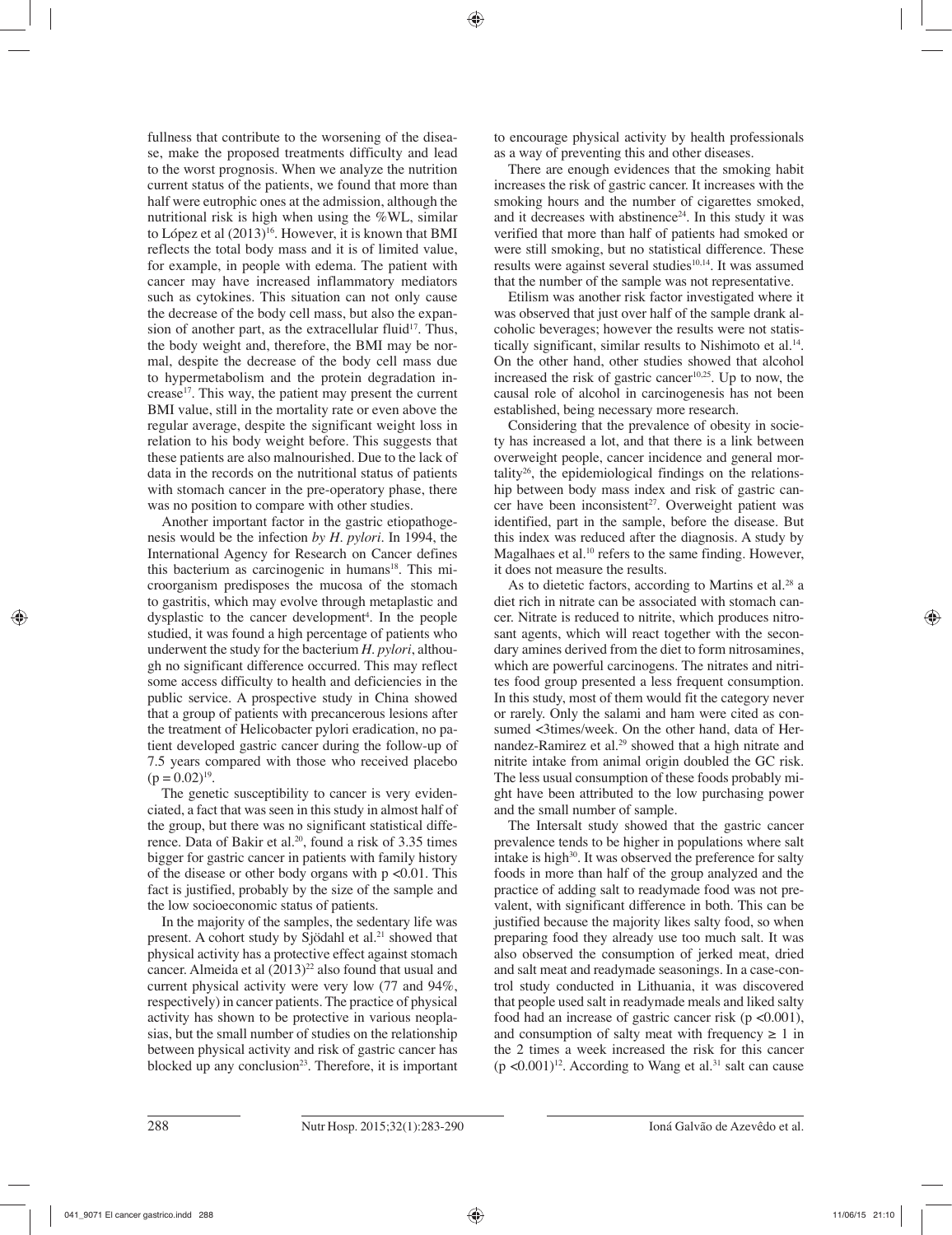stomach cancer, directly damaging the gastric mucosa, leading to epithelial proliferation and the incidence of endogenous mutations, induces hypergastrinaemia leading to eventual parietal cell loss and progression to gastric cancer. Besides, when salt intake is associated with the presence of *H. pylori*, the salt seems to increase the colonization of this bacterium.

Within the group of foods with high fat grade, fried foods had the highest percentage of consumption. In a cohort study with 13,250 people, where it was showed that the frequent use of cooking oil ( $RR = 4.0$ , 95% CI  $= 1.3 - 11.8$ ) significantly increased the risk of stomach cancer<sup>32</sup>. According to the National Cancer (INCA) information, the kind of food preparation also influences the risk of cancer, when frying, grilling or preparing meat on hot ember (at very high temperatures), compounds can be created (heterocyclic aromatic amines) that increase the risk of stomach cancer, colon and rectum. Therefore, cooking methods that use low temperatures are more healthy choices and as an example we can mention the steam, ebullition, poached, stew, hash, boiled and baked<sup>33</sup>.

A high intake of fruits and vegetables have a negative relationship with the risk of gastric cancer, this protective effect can be attributed to their content of antioxidant vitamins, flavonoids, phytoestrogens, isothiocyanates and fiber5,34. Vitamin C reduces the formation of N-methylurea compounds and modifies the growth and proliferation of *H. pylori* and carotenoids may suppress the progression of atrophic gastritis and neutralize the formation of free radicals $35$ . In this study we estimate the frequency of intake of foods considered protectors of the mucosa, and found that fruits were not part of regular diet, although the greens had showed a more frequent consumption. However, we cannot say that this use is appropriate, because we use a qualitative questionnaire only, not a quantitative one, which is a limiting factor of this study. Probably the inadequate consumption of fruit might be due to the low purchasing power of the individuals evaluated. Silva et al  $(2014)^{36}$ , in your study analyzed the food intake and consumption of macro and micronutrients in an inpatient cancer group, comparing, found that 70% resulted in an insufficient intake of fruits (average intake:  $345 \pm 317$  g).

To prevent stomach cancer it is crucial a balanced diet consisting of raw vegetables, citrus fruits and foods rich in fiber<sup>33</sup>. A World Cancer Research Fund (WCRF) and American Institute for Cancer Research (AICR) recommend the intake of 400 to 800g or 5 or more servings of fruits and vegetables per day<sup>3</sup>.

The refrigeration increase and decrease use of the oldest methods of food preservation have been attributed to the decrease in deaths from stomach cancers, liver and rectum37. When asked if they always had a refrigerator, the majority denied and the time of use was also inadequate, with significant difference in the two variants. According to La Vecchia et al.<sup>38</sup>, 5% of gastric cancer cases were assigned to use less than 30 years of this equipment. As to this respect, it appears that inadequate food storage by this group, constituted a significant risk factor.

### **Conclusions**

The low socioeconomic status, physical inactivity, an inadequate diet standard characterized by consumption of foods high salt grade, fried foods and low intake of fruits, and the lack of access to frozen foods were prevalent factors for gastric cancer in this group of patients.

Further studies with larger number of patients in the northeastern region of the country are going to be necessary. The characterization performed has practical implications for the identification of risk groups and the development of gastric cancer and it can be used in the control and prevention of this neoplasia.

#### **References**

- 1. Brenner H, Rothenbacher D, Arndt V. Epidemiology of stomach cancer. *Methods Mol Biol* 2009;472: 467-77.
- 2. Stewart BW, Kleihues P. World Cancer Report. Lyon: IARC Press; 2003.
- 3. Garófolo A, Avesani CM, Camargo KG, Barros ME, Silva SRJ, Taddei JAAC, et al. Dieta e câncer: um enfoque epidemiológico. Rev. *Nutr* 2004; 17: 491-505.
- 4. Crew KD, Neugut AI. Epidemiology of gastric cancer. *World J Gastroenterol* 2006; 12: 354-62.
- 5. Roder DM. The epidemiology of gastric cancer. *Gastric Cancer* 2002; 5: 5–11.
- 6. Teixeira JBA, Nogueira MS. Câncer gástrico: fatores de risco em clientes atendidos nos serviços de atenção terciária em um município do interior paulista. *Rev Latino-am Enfermagem*  2003; 11:43-8.
- 7. Kamimura MA, Baxmann A, Sampaio LR, Cuppari L. Avaliação nutricional. In: Cuppari L, editor. Guias de medicina ambulatorial e hospitalar UNIFESP/ Escola Paulista de Medicina – Nutrição: nutrição clínica no adulto. São Paulo: *Manole* 2002. p.71-109.
- 8. Lipschitz DA. Screening for nutritional status in the elderly. *Primary care* 1994;21: 55-67.
- 9. Blackburn GL, Bristian BR. Nutritional and metabolic assessment of the hospitalized patient. *JPEN* 1977;1:11-22.
- 10. Magalhaes LP, Oshima CTF, Souza LG, Lima JM, Carvalho L, Forones NM. Variação de peso, grau de escolaridade, saneamento básico, etilismo, tabagismo e hábito alimentar pregresso em pacientes com cancêr de estômago. *Arq Gastroenterol*  2008;45:111-6.
- 11. Kelley JR, Duggan JM. Gastric cancer epidemiology and risk factors. *Journal of Clinical Epidemiology* 2003;56:1-9.
- 12. Strumylaitė L, Žičkutė J, Dudzevičius J, Dregval L. Salt-preserved foods and risk of gastric câncer. *Medicina (Kaunas)* 2006; 42:164-70.
- 13. Mader AM, Patrício FR, Rigueiro MP, Lourenço LG. Estudo clínico-patológico, da proliferação celular e da apoptose no adenocarcinoma gástrico da cárdia. *Arq Gastroenterol*  2006;43:184-90.
- 14. Nishimoto IN, Hamada GS, Kowalski LP, Rodrigues JG, Iriya K, Sasazuki S, et al. Risk factors for stomach cancer in Brazil (I): a case-control study among non-Japanese brazilians in São Paulo. *Jpn J Clin Oncol* 2002; 32:277-83.
- 15. Mills PK, Yang R C. Agricultural exposures and gastric cancer risk in Hispanic farm workers in California. *Environmental Research* 2007;104:282-9.